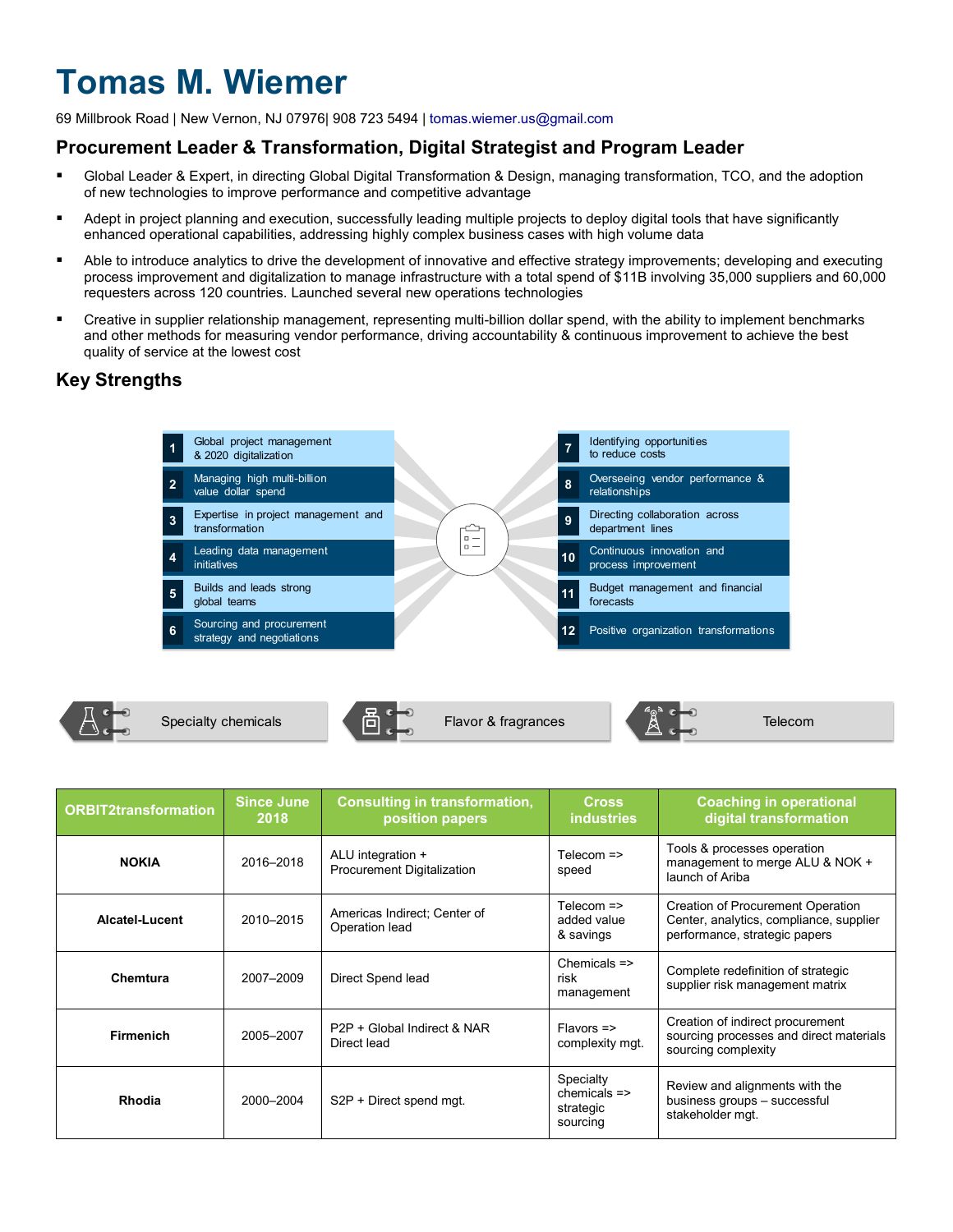# **Career Narrative**

# **June 2018 – Present => Networking and open for new opportunities; achieved the following:**

- Created an LLC called "ORBIT2transformation"
- **Became strategic advisory of a procurement consulting LLC called Velocity Procurement**
- **Joined the advisor board of SpendMatters.com to discuss market trends and technologies**
- Spoke at 2 conferences sponsored by LevaData and Zychus
- Wrote several use case position papers on how to launch a digital transformation in procurement or shared services (plus, video clip) => **see web site:** <http://tomaswiemer.com/>

## **Jan 2016 – April 2018: Nokia USA, NJ**

#### **Global 2020 Digitalization and Tools and Processes Leader reporting into Procurement**

Retained in a key leadership position following the acquisition of Alcatel-Lucent by Nokia in January of 2016. Fulfilled a critical role in designing and building a procurement digital transformation strategy, with a focus on dramatically improving procurement processes. It secured first-year improvements and gains across multiple business units in the areas of supply chain, operations, compliance, and audit

Authored a strategic paper, followed by the launch of a P2P & B2B under NGERP project with an investment envelop of \$13M.

Coordinated and directed multiple projects that have sparked the implementation of a contract lifecycle management tool, vendor data master tool, and e-Sourcing capabilities.

- Launched and administered the On Cloud Indirect P2P and B2B RFP process, working with a network of suppliers that included Ariba, Basware, and Coupa, E2open and overseeing project implementation. Also launched the Robot Proof of Concepts and Artificial Intelligence pilots
- Recognized for achieving a 50% reduction in cycle times, simplified processes, and harmonization of procurement tools

**2010 – 2015: Alcatel-Lucent, Murray Hill, NJ** demonstrated a record of success marked by a series of promotions to positions of increasing influence, authority, and accountability. All positions were with transformation focus.

## **2013 – 2015: Global Procurement Operations Leader**

Met the challenge to transform and build Procurement Operations infrastructure to support \$4.5B in direct and indirect spend across 30 countries and 20,000 suppliers, featuring safeguards for compliance, quality, anti-corruption, and adherence to ISO and TL certification standards. Separated execution from negotiation tasks to increase overall value. Experienced in BPO/outsourcing activities. Effectively managed a team of 50 professionals operating in 25 countries, tasked with meeting key performance metrics.

- Assumed a lead role negotiating and closing a €70M agreement with Sodexho for facilities management impacting 150 offices in 35 countries
- Accepted this expanded scope of responsibilities while continuing to serve as the Global Lead for Indirect Procurement for Real Estate Spend

## **2012 – 2013: Senior Director, Procurement – Country Leader for the US and Global Lead for Real Estate Procurement**

Maintained global accountability for procurement for Indirect Temporary Labor and Real Estate Management, with supervisory authority over a team of 60 buyers operating out of 30 countries. Directed Human Resources, Compliance, Legal Affairs, Tax, and General Liability issues as the Country Leader for US operations.

 An integral member of the Transformation Committee, leading a variety of initiatives that have included the creation of a procurement operations structure, outsourcing of supplier tail spend management and enforcing compliance in high-risk countries